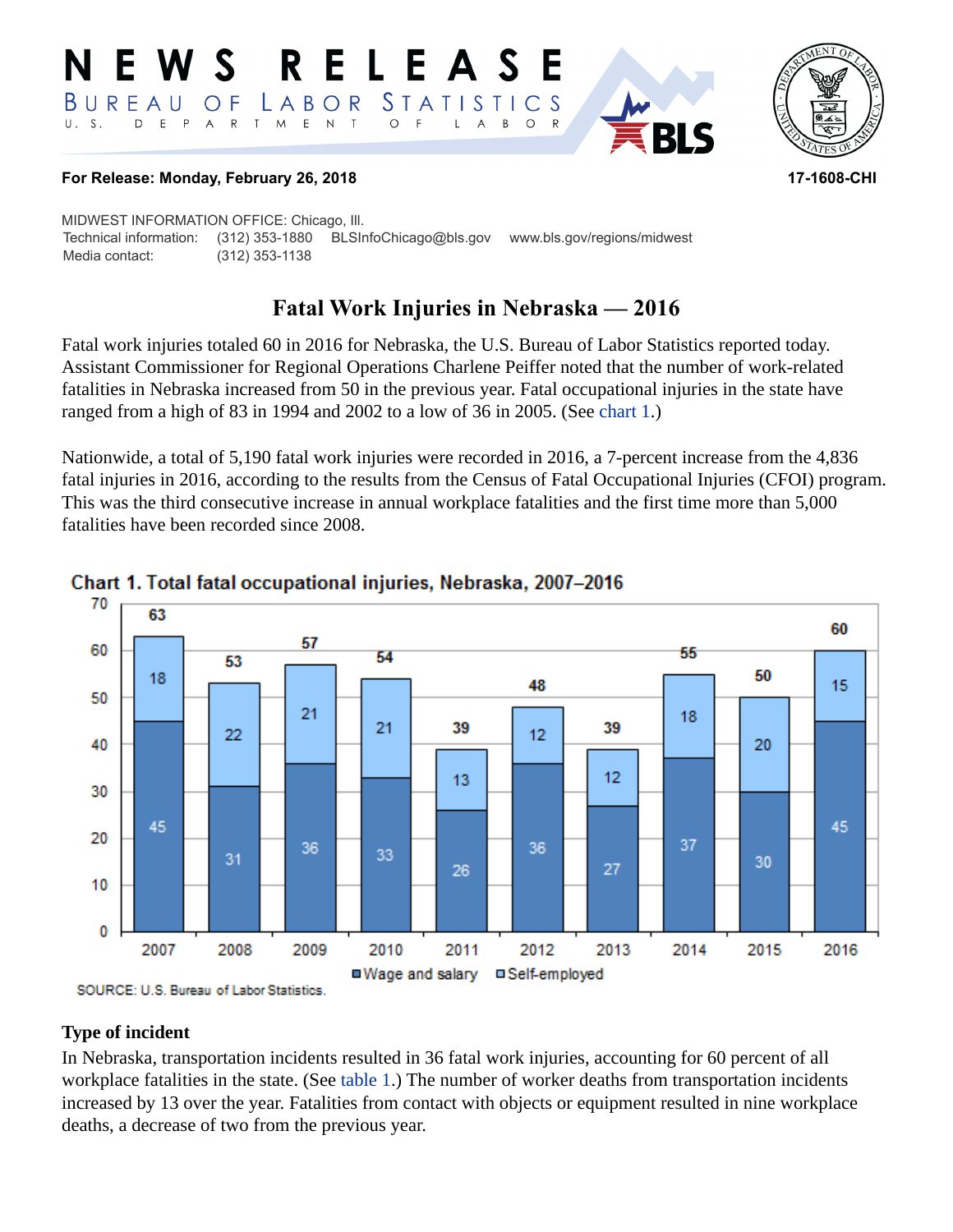Nationally, transportation incidents were the most frequent fatal workplace event in 2016, accounting for 40 percent of fatal work injuries. (See [chart 2](#page-1-0).) Violence and other injuries by persons or animals was the secondmost common fatal event (17 percent), followed by falls, slips, or trips (16 percent).



<span id="page-1-0"></span>Chart 2. Fatal occupational injuries by selected event, United States and Nebraska, 2016

# **Industry**

The private agriculture, forestry, fishing, and hunting industry sector had the highest number of fatalities in Nebraska with 18, little changed from the previous year. (See [table 2.](#page-4-0)) Transportation incidents were the most frequent fatal event in the agriculture sector with nine worker deaths, followed by contact with objects or equipment with four fatalities. Sixty-one percent of those fatally injured in this sector worked in crop production.

The private transportation and warehousing sector had eight workplace fatalities, unchanged from the previous year. Truck transportation accounted for all the fatal injuries in this industry.

## **Occupation**

Transportation and material moving occupations and management occupations had the highest number of workplace fatalities with 15 and 11, respectively. (See [table 3.](#page-5-0)) Eleven of the fatalities within the transportation and material moving group were heavy and tractor-trailer truck drivers. Farmers, ranchers, and other agricultural managers accounted for the 11 fatalities in the management group.

## **Additional highlights**

• Men accounted for 87 percent of the work-related fatalities in Nebraska, below the 93-percent national share. (See [table 4.](#page-6-0)) Transportation incidents made up 60 percent of the fatalities for men in Nebraska.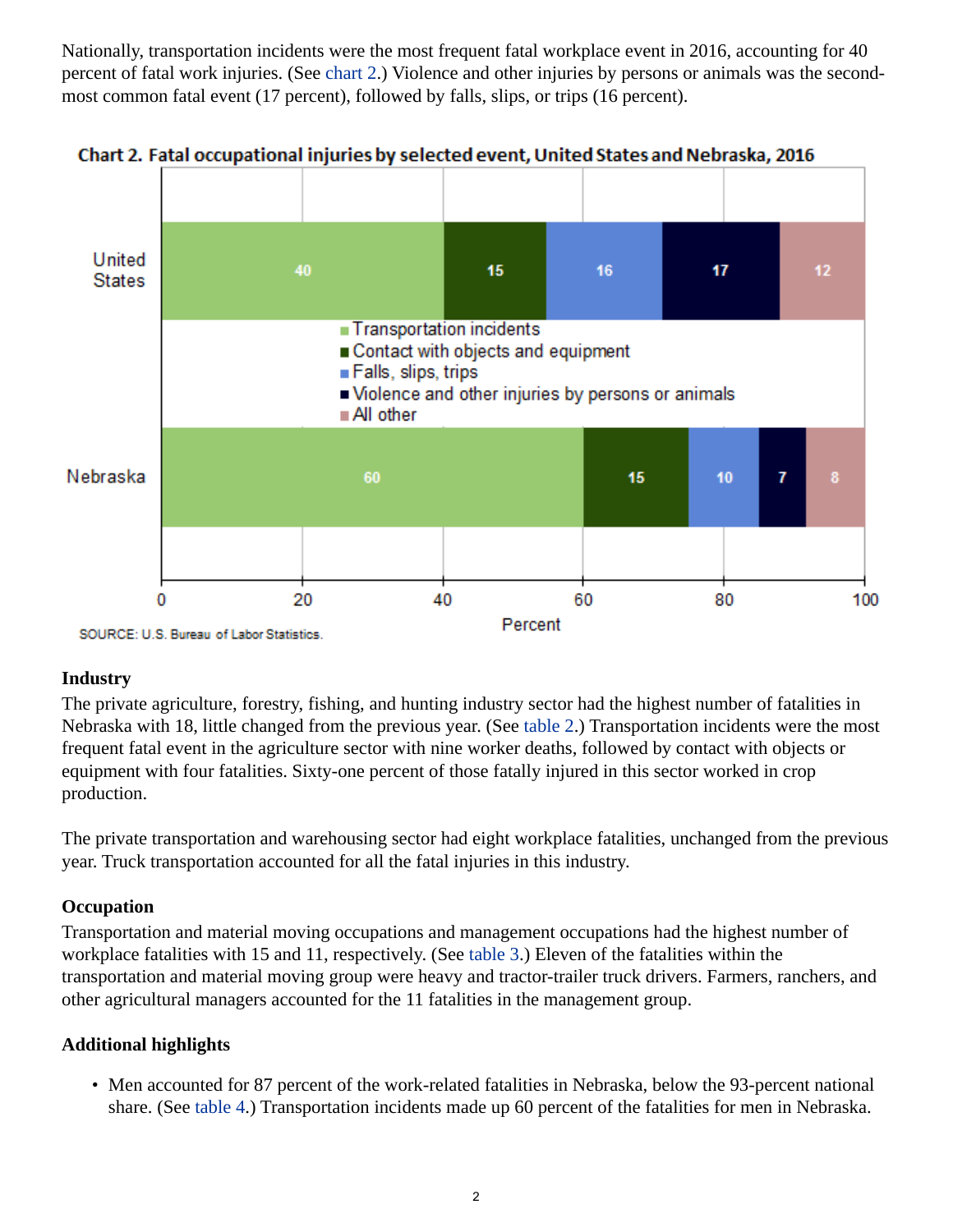- White non-Hispanics accounted for 90 percent of those who died from a workplace injury. Nationwide, this group accounted for 67 percent of work-related deaths.
- Workers 25-54 years old accounted for 38 percent of the state's work-related fatalities in 2016, compared to 57 percent of on-the-job fatalities nationally.
- Of the 60 fatally-injured workers in Nebraska, 75 percent worked for wages and salaries; the remainder were self-employed. The most frequent fatal event for both groups was transportation incidents.

## **Technical Note**

**Background of the program.** The Census of Fatal Occupational Injuries (CFOI), part of the BLS Occupational Safety and Health Statistics (OSHS) program, compiles a count of all fatal work injuries occurring in the U.S. during the calendar year. The CFOI program uses diverse state, federal, and independent data sources to identify, verify, and describe fatal work injuries. This ensures counts are as complete and accurate as possible. For the 2016 national data, over 23,300 unique source documents were reviewed as part of the data collection process. For technical information and definitions for CFOI, please go to the BLS Handbook of Methods on the BLS website at [www.bls.gov/opub/hom/cfoi/home.htm](https://www.bls.gov/opub/hom/cfoi/home.htm).

**Federal/State agency coverage.** The CFOI includes data for all fatal work injuries, even those that may be outside the scope of other agencies or regulatory coverage. Thus, any comparison between the BLS fatality census counts and those released by other agencies should take into account the different coverage requirements and definitions being used by each agency. More on the scope of CFOI can be found at [www.bls.gov/iif/cfoiscope.htm.](https://www.bls.gov/iif/cfoiscope.htm)

**Acknowledgments.** BLS thanks the Nebraska Workers' Compensation Court for their efforts in collecting accurate, comprehensive, and useful data on fatal work injuries. BLS also appreciates the efforts of all federal, state, local, and private sector entities that provided source documents used to identify fatal work injuries. Among these agencies are the Occupational Safety and Health Administration; the National Transportation Safety Board; the U.S. Coast Guard; the Mine Safety and Health Administration; the Office of Workers' Compensation Programs (Federal Employees' Compensation and Longshore and Harbor Workers' Compensation divisions); the Federal Railroad Administration; the National Highway Traffic Safety Administration; state vital statistics registrars, coroners, and medical examiners; state departments of health, labor, and industrial relations and workers' compensation agencies; state and local police departments; and state farm bureaus.

Information in this release will be made available to sensory impaired individuals upon request. Voice phone: (202) 691-5200; Federal Relay Service: (800) 877-8339.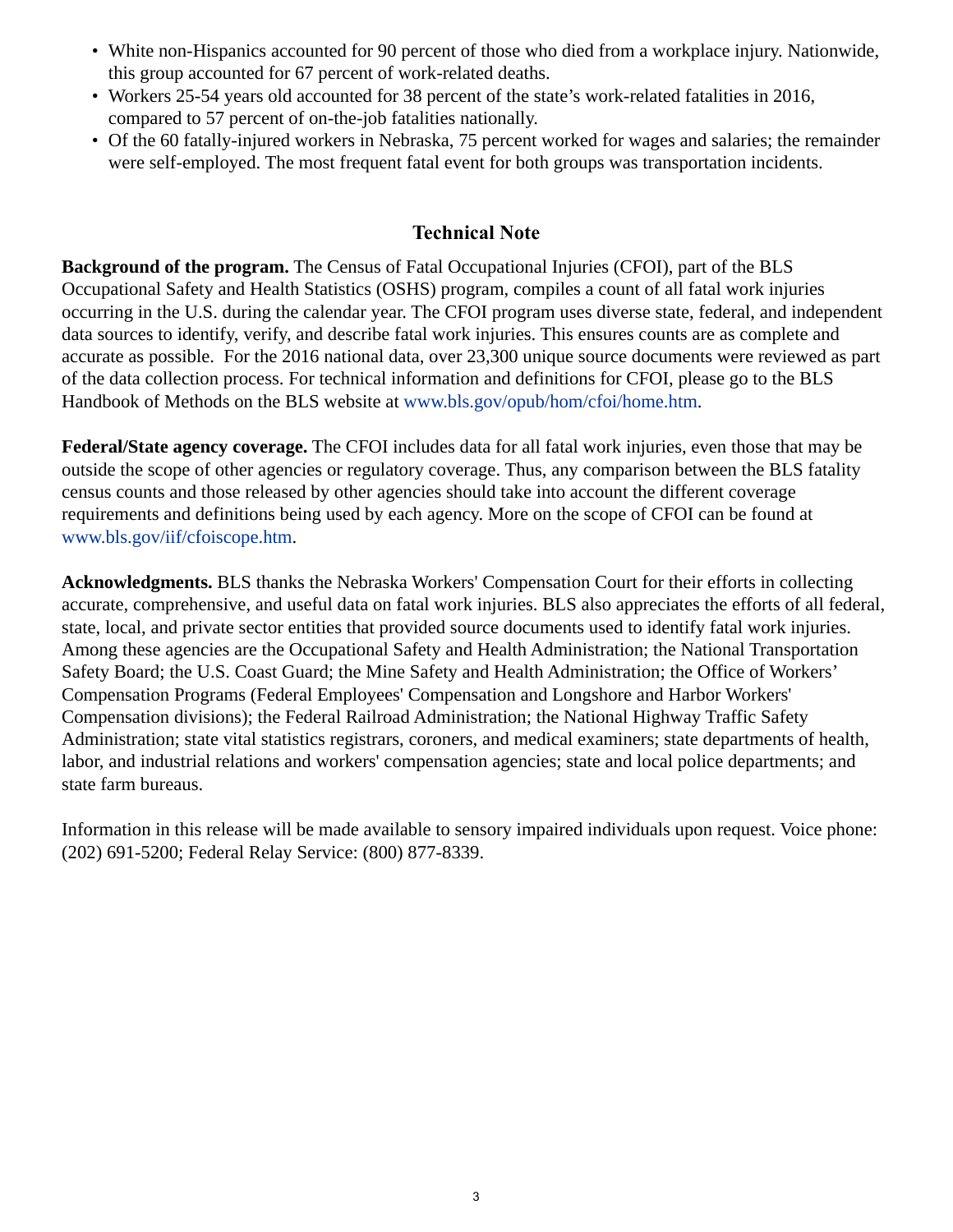### <span id="page-3-0"></span>**Table 1. Fatal occupational injuries by event or exposure, Nebraska, 2015–16**

| Event or exposure (1) | 2015          | 2016           |         |
|-----------------------|---------------|----------------|---------|
|                       | <b>Number</b> | Number         | Percent |
|                       | 50            | 60             | 100     |
|                       | 6             | 4              | 7       |
|                       | 3             | 3              | 5       |
|                       | 23            | 36             | 60      |
|                       |               | 2              | 3       |
|                       |               | 2              | 3       |
|                       |               | 3              | 5       |
|                       |               | 2              | 3       |
|                       |               | 2              | 3       |
|                       | 19            | 22             | 37      |
|                       | 12            | 13             | 22      |
|                       |               | 6              | 10      |
|                       | 4             | 4              | 7       |
|                       | 5             | 3              | 5       |
|                       |               | 3              | 5       |
|                       |               | 3              | 5       |
|                       | 6             | 6              | 10      |
|                       |               | 6              | 10      |
|                       |               | 7              | 12      |
|                       |               | 6              | 10      |
|                       | 3             | 5              | 8       |
|                       |               | 2              | 3       |
|                       | 2             | 2              | 3       |
|                       | 2             | 2              | 3       |
|                       |               | 6              | 10      |
|                       | 4             | 5              | 8       |
|                       |               | 4              | 7       |
|                       |               | 3              | 5       |
|                       | 11            | 9              | 15      |
|                       | 7             | 4              | 7       |
|                       | 3             | 3              | 5       |
|                       | 3             | $\overline{c}$ | 3       |

Footnotes:

<span id="page-3-1"></span>(1) Based on the BLS Occupational Injury and Illness Classification System (OIICS) 2.01 implemented for 2011 data forward.

NOTE: Data for all years are final. Totals for major categories may include subcategories not shown separately. Percentages may not add to totals because of rounding. CFOI fatality counts exclude illness-related deaths unless precipitated by an injury event. Dashes indicate no data reported or data that do not meet publication criteria.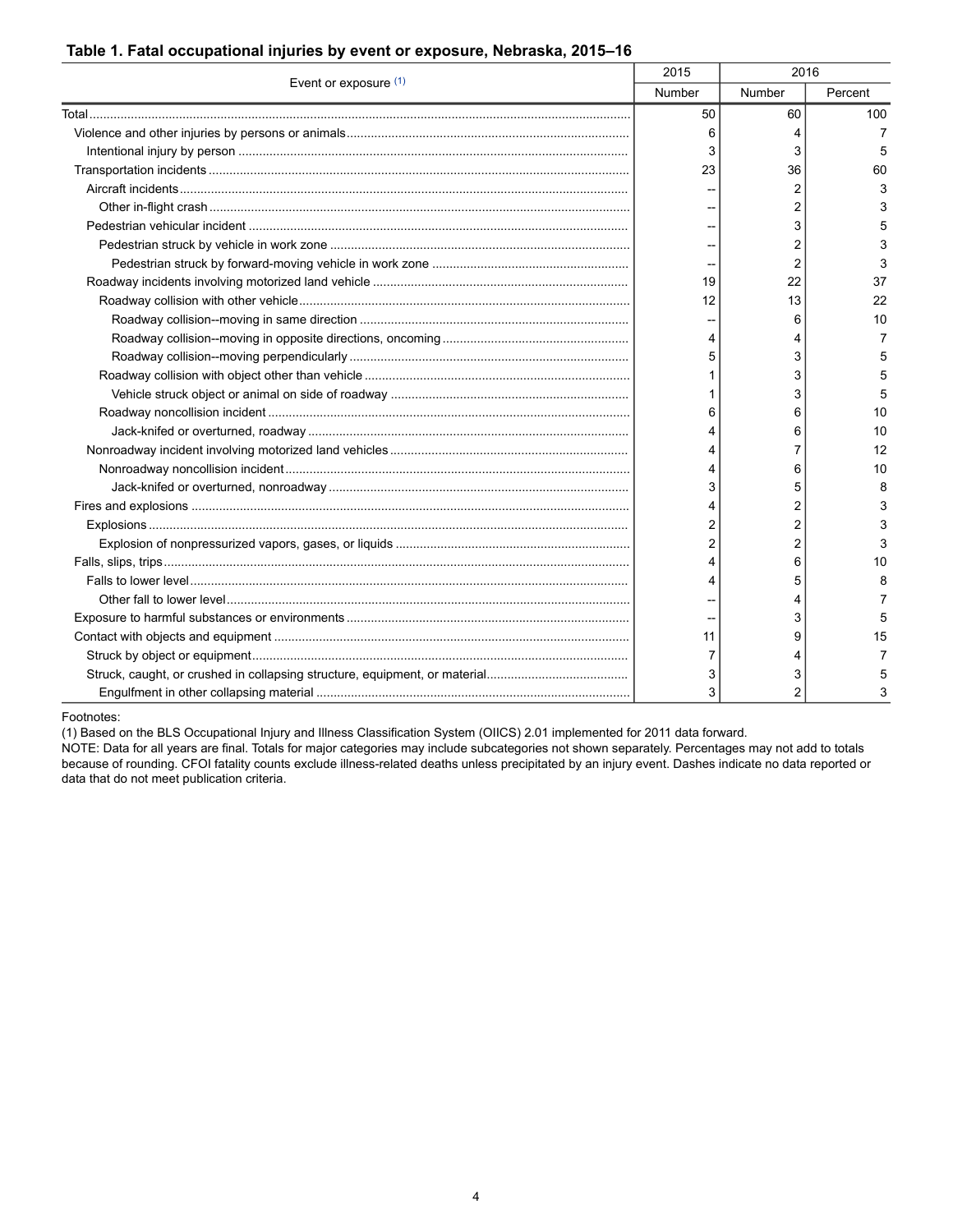#### 2015 2016 Industry $(1)$ Number Number 50 60 48 55 18 18  $17$ 18  $\overline{7}$ 11 10 6 10  $\overline{5}$ 8 5  $\overline{7}$  $\overline{5}$  $\mathbf 5$ 6  $\overline{5}$ 6  $\mathbf{3}$ 3 3  $\overline{2}$  $\overline{2}$  $\overline{2}$  $11$ 15  $\boldsymbol{2}$ 4  $\mathbf{1}$ 3  $\mathbf{1}$ 3 3 3  $\mathbf{1}$  $\boldsymbol{2}$  $\boldsymbol{2}$  $\boldsymbol{2}$ 8 8  $\overline{5}$ 8 3 6  $\boldsymbol{2}$ 5  $\overline{2}$ 5  $\overline{2}$  $\boldsymbol{2}$ 3  $\mathbf{1}$  $\boldsymbol{2}$  $\overline{\mathbf{4}}$ 4  $\overline{4}$ 4  $\overline{\mathbf{4}}$ 3  $\overline{\mathbf{4}}$  $\boldsymbol{2}$  $\overline{c}$  $\mathbf{1}$  $\ensuremath{\mathsf{3}}$  $\ensuremath{\mathsf{3}}$  $\boldsymbol{2}$  $\mathbf{1}$  $\overline{2}$  $\boldsymbol{2}$  $\overline{2}$  $\overline{\phantom{a}}$  $\overline{c}$  $\mathbf{1}$  $\boldsymbol{2}$  $\mathbf{1}$

Percent

100

92

30

30

18

10

8

8

8

10

10

5

3

3

25

 $\overline{7}$ 

5

5

5

 $\overline{5}$ 

3

3

3

13

13

10

8

8

3

3

 $\overline{5}$ 

3

 $\overline{7}$ 

 $\overline{7}$ 

5

3

3

5

3

3

3

3

3

3

3

3

8

3

 $\overline{c}$ 

 $\overline{2}$ 

 $\overline{5}$ 

 $\overline{c}$ 

 $\overline{c}$ 

#### <span id="page-4-0"></span>Table 2. Fatal occupational injuries by industry, Nebraska, 2015-16

Footnotes:

<span id="page-4-1"></span>(1) Industry data are based on the North American Industry Classification System, 2012.

<span id="page-4-2"></span>(2) Includes fatal injuries to workers employed by governmental organizations regardless of industry.

NOTE: Data for all years are final. Totals for major categories may include subcategories not shown separately. Percentages may not add to totals because of rounding. CFOI fatality counts exclude illness-related deaths unless precipitated by an injury event. Dashes indicate no data reported or data that do not meet publication criteria.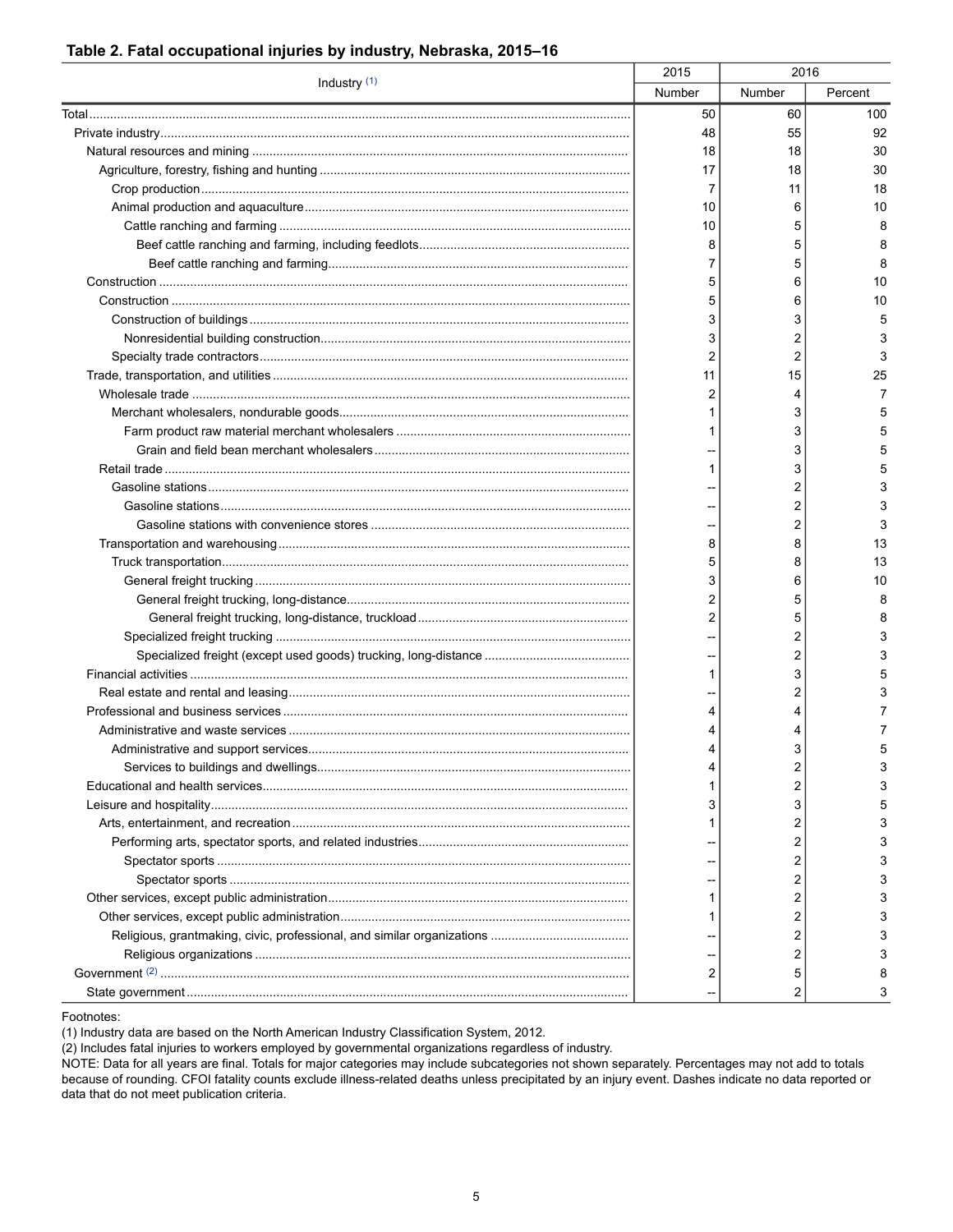### <span id="page-5-0"></span>**Table 3. Fatal occupational injuries by occupation, Nebraska, 2015–16**

| Occupation (1) | 2015   | 2016   |         |
|----------------|--------|--------|---------|
|                | Number | Number | Percent |
|                | 50     | 60     | 100     |
|                | 13     | 11     | 18      |
|                | 12     | 11     | 18      |
|                | 10     | 11     | 18      |
|                | 10     | 11     | 18      |
|                |        |        |         |
|                |        | 2      | 3       |
|                |        | 2      | 3       |
|                |        | 3      | 5       |
|                |        | 2      | 3       |
|                |        | 2      | 3       |
|                |        | 2      | 3       |
|                | 1      | 2      | 3       |
|                |        | 2      | 3       |
|                |        | 2      | 3       |
|                |        | 2      | 3       |
|                | 4      | 6      | 10      |
|                |        | 2      | 3       |
|                |        | 2      | 3       |
|                |        | 2      | 3       |
|                |        | 3      | 5       |
|                |        | 3      | 5       |
|                |        | 3      | 5       |
|                |        | 2      | 3       |
|                |        |        |         |
|                | 7      | 4      | 7       |
|                | 7      | 4      | 7       |
|                | 7      | 4      | 7       |
|                | 4      | 4      | 7       |
|                | 4      | 5      | 8       |
|                | 3      | 5      | 8       |
|                | 3      | 2      | 3       |
|                | 3      | 2      | 3       |
|                |        | 2      | 3       |
|                |        | 2      | 3       |
|                | 2      | 5      | 8       |
|                |        | 2      | 3       |
|                | 1      | 2      | 3       |
|                | 1      | 2      | 3       |
|                | 15     | 15     | 25      |
|                |        | 2      | 3       |
|                |        | 2      | 3       |
|                |        | 2      | 3       |
|                | 8      | 11     | 18      |
|                | 8      | 11     | 18      |
|                | 6      | 11     | 18      |
|                | 7      | 2      | 3       |

Footnotes:

<span id="page-5-1"></span>(1) Occupation data are based on the Standard Occupational Classification system, 2010.

NOTE: Totals for major categories may include subcategories not shown separately. Percentages may not add to totals because of rounding. CFOI fatality counts exclude illness-related deaths unless precipitated by an injury event. Dashes indicate no data reported or data that do not meet publication criteria.